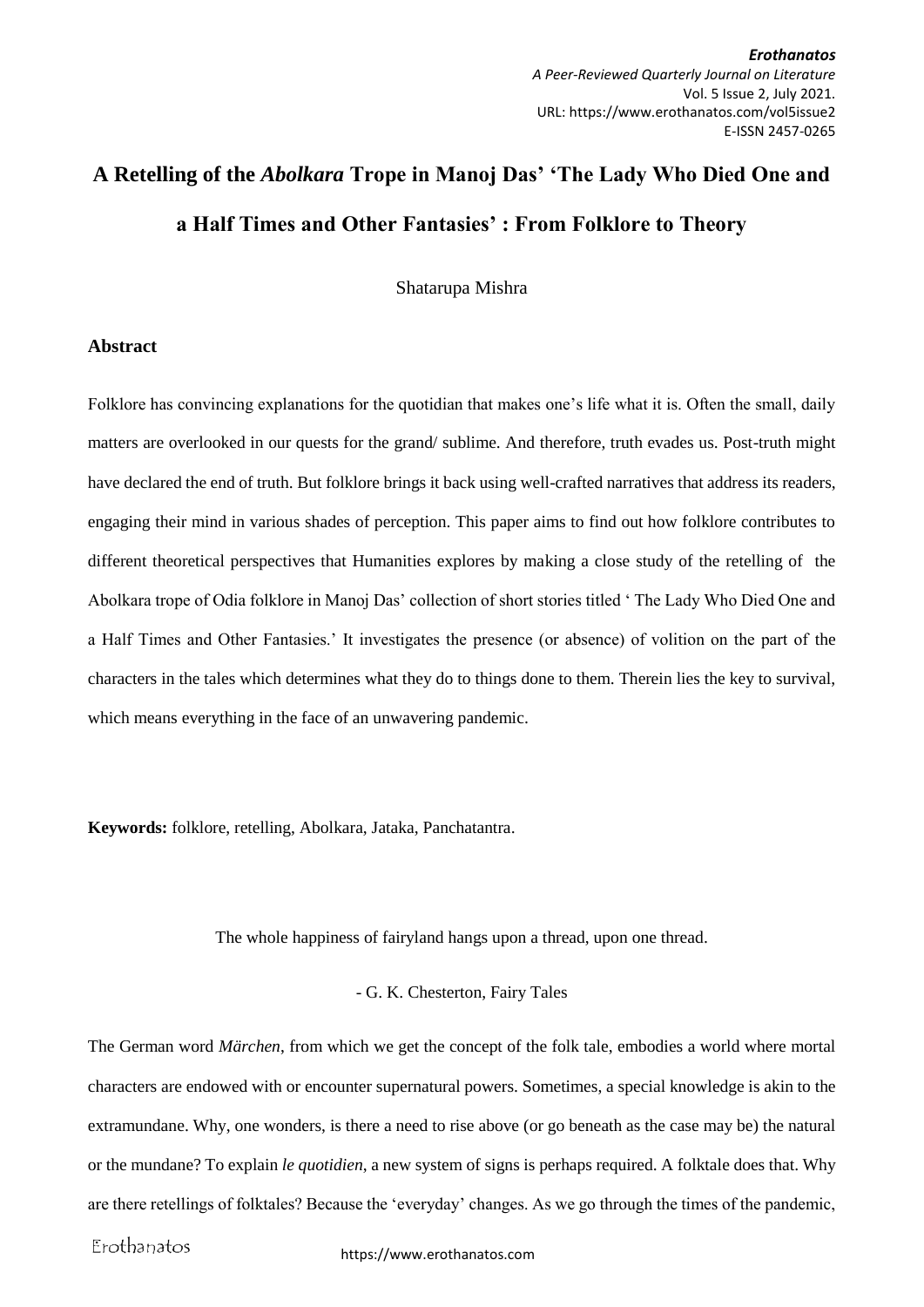when all certainties are terribly compromised, the lure of the folktale is pressing. Manoj Das, in his book of stories titled 'The Lady Who Died One and a half Times', recalls the Abolkara myth prevalent in Odisha, India. The first five stories in the collection employ the popular figure of the ageing Samanta, a Brahmin traveller who explores new territories, and his young aide, Abolkara, whose name signifies 'the disobedient.' Why must disobedience be the basis of these stories? Had Abolkara been obedient to his master we would not have got a taste of the materiality of memory. That Samanta had earlier visited the lands where he is now accompanied by Abolkara is revealed to the readers only when the latter comes across strange relics/incidents and demands the stories they hide, believing that Samanta has answers.

 A royal procession and a tomb that Abolkara witnesses and questions take us to the first story, after which the book is named. It tells us about the predicaments of Tanmoy, a devoted and brilliant disciple of Sage Dhiman who incidentally falls in love with Susmita, the daughter of Tantrik Chandagauranga. The description that introduces Susmita to the reader goes like this:

> No wonder, for her body was like a Champak flower, her eyes a pair of glittering stars. While sometimes they twinkled like diamonds, at some other times they were as gentle and inviting as two drops of dew. (Das)

If we let go of the simile structures which supposedly define the lady and assimilate the images used, we have a supernatural entity with a flower for a body and eyes that vacillate between three states of matter: solid(diamond), liquid(dew) and gas (hydrogen and helium of stars.) The concept of the posthuman condition is put forth with ease. That the boundaries defining the human body give way to the fusion of the human with other forms of life (with the non-human), is in sync with Robert Pepperell's statement in The Posthuman Manifesto : " There is nothing external to a human, because the extent of a human cannot be fixed." If the prefix post- anticipates something better than the current state, this description seems to emphasize that the human consciousness is inseparable from the natural. If we understand the ecofeminist ways of investigating descriptions that equate nature with woman, we will see that Tanmoy gives Susmita an agency while describing her body in terms of natural things. (Here one must note the word used in connection with diamonds: twinkle, and not the stronger word shine, which means that the imagery refers to unpolished diamonds.) Susmita becomes the architect of Tanmoy's fortunes as the story progresses. She performs a Tantrik rite that would make Tanmoy a king in the future. And Tanmoy, despite his desires to follow the footsteps of his guru, becomes

Erothanatos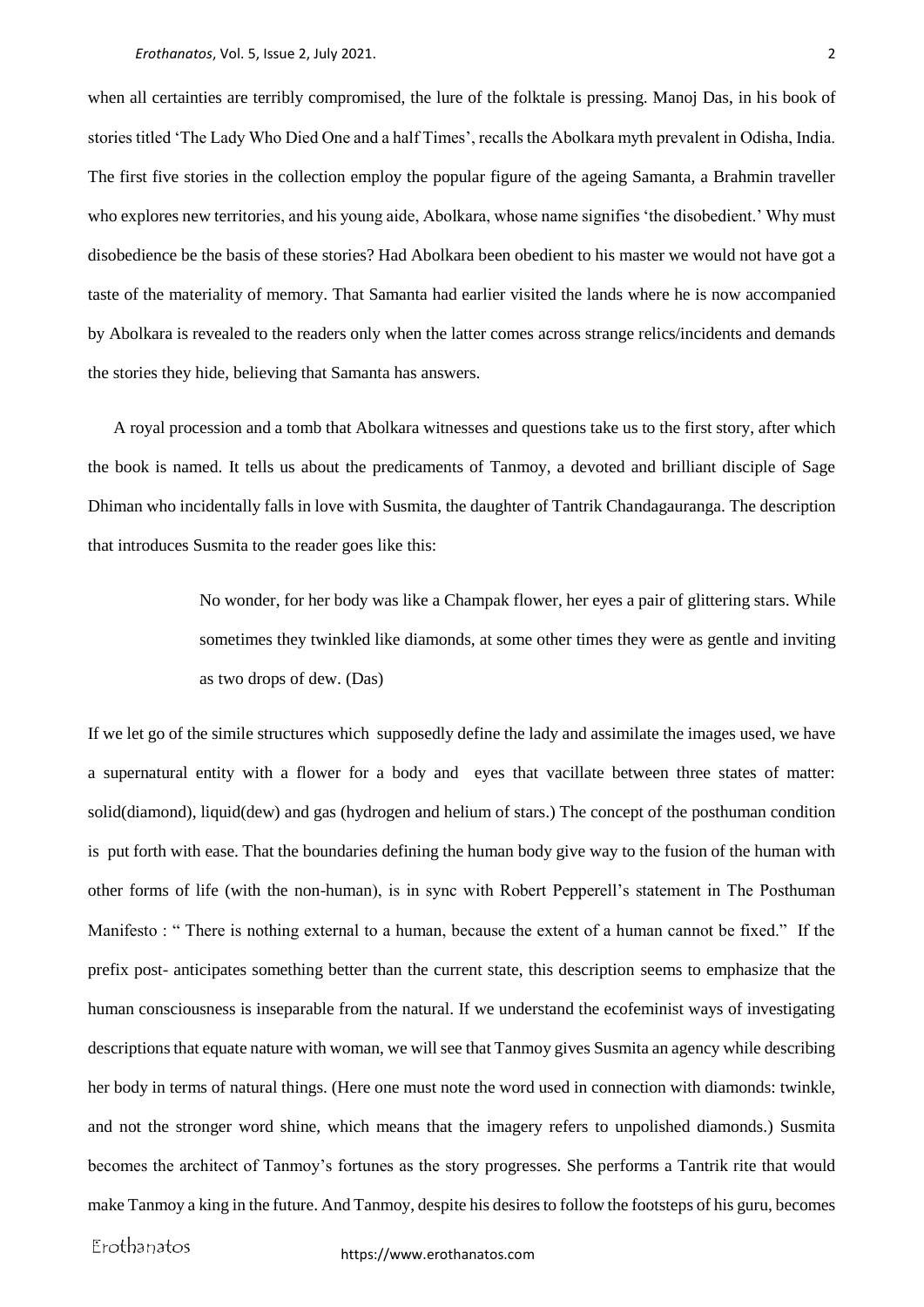embroiled in the political issues of the region when the royal elephant pours the sanctified water on his head, thereby proclaiming him king of the land. The words of Susmita seem to provide the key : "What is the very basis of Tantra? Is it not Shakti, the feminine principle of Nature?" (Das) The union of the natural and the feminine, then, is not limiting but expanding the erotic and the esoteric to something sublime. Susmita retains her agency even in a spectral form. She gets into the dying body of Queen Haimavati, whom Tanmoy was obliged to marry, but does not allow him to touch her, thus indirectly saving him from transgressing the commitment he had once made to her. Before being killed in Haimavati's body by rebels of the kingdom, she punishes those officials who had conspired to murder her father and herself to free Tanmoy from obligations. And it is no wonder that the story is titled after Susmita as 'The Lady Who Died One and a Half Time,' and remained true to her claim that her action of performing the rites was one of selfless goodwill. When Samanta dismisses Abolkara's question about the sinner in the story as one which cannot be definitive, the readers understand that 'truth' is negotiable.

 The second story titled 'The Last Demoness' begins with another relic: a piece of stone from a forgotten monument atop a hill. The way this discovery by Abolkara leads to the unravelling of a *jataka* tale and its retelling emphasizes the agency of objects in outliving the time frame which brought them into existence. The piece of stone is not just a mnemonic device. It also makes a statement about the fall of a once flourishing aristocratic colony and inclines the listeners of the story towards woodlands. The *jataka* tale narrated by Samanta stops at the point where the demon mother dies on the riverbank grieving for her human husband and their son, the Bodhisattva, who abandon her for a secure future. But Manoj Das extends the tale with the birth of a girl before the death of the pregnant demon. The girl is as monstrous as her brother, the Bodhisattva, is human. The story, however, is not about the Bodhisattva, but the demon girl. She is adopted by a rishi who, on growing old, hands her over to Vratarup, an inhabitant of the hilltop colony. When the rishi mentions that she is the last of her species, he brings in the concepts of evolution and the survival of the fittest. The demons are no more required on earth because the humans have acquired the demonic qualities of corruption, violence against fellow beings and hunger for power. Vratarup accepts the responsibility of finding her a groom but fails. The radical leader cannot be so radical as to accept a demon for a wife. The affluent nobleman is not affluent enough to accept her without a dowry. The musician is not a connoisseur of art at all, for he cannot imagine a demon being a dancer. The landlord transcends his identity and assumes himself the lord of the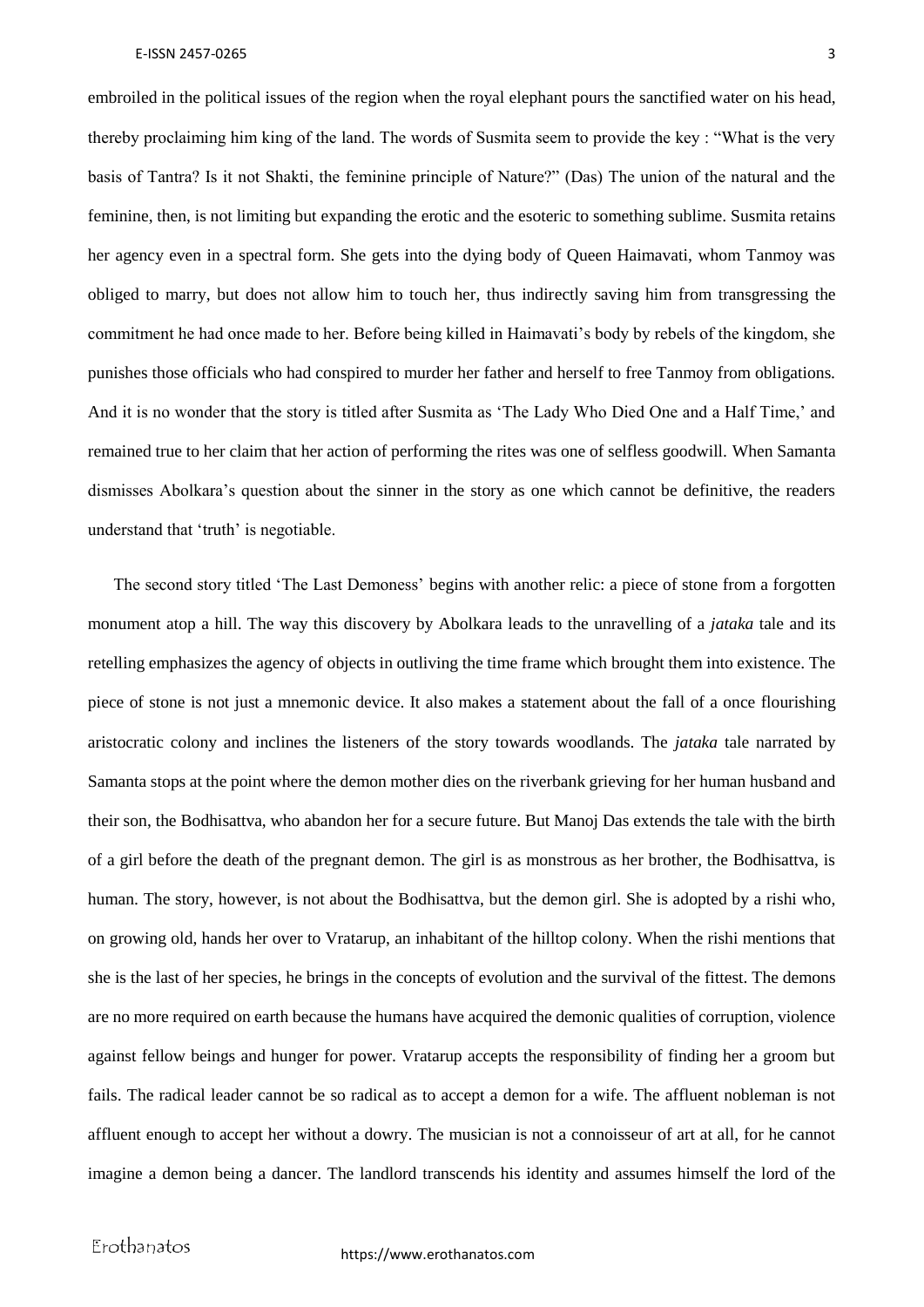otherworld. He prefers a nymph to a demon if he must accept a supernatural consort. In the end Vratarup marries the demon and brings her to the colony. It is important to note that the demon looks exceptionally beautiful when she comes with Vratarup. The onlookers are both mesmerized and intrigued because their stereotypical notions of a demon are demolished.

> Although this was centuries before the birth of journals, the tribe of reporters existed.One of them was busy making a fast sketch of the bride. Another stepped closer to the couple and asked Vratarup, 'Were you not supposed to wed a demoness? But we see a damsel whose beauty would outweigh the combined beauty of all the princesses of our Jamvudwipa!" (Das)

This passage gives us a picture of what we envisage as post-truth or alternative facts. Post-truth has largely been defined as the phenomenon of facts being less influential in shaping public opinion than appeals to emotion and personal belief. The inhabitants of the colony wait outside the house of Vratarup to know the truth, but when Vratarup informs them that his demon wife has transformed herself into a human so that she mingles with the 'normal' womenfolk, the truth is eclipsed, and feelings of suspicion replace solidarity. The resultant chaos renders the colony a space to be avoided, thereby converting it gradually into a ruin. The abjection of the demoness in the story gives way to the abjection of the colony. In "Posthuman Teratology", Patricia MacCormack stresses that monsters are monstrous because they are not not-monsters. There is an inexplicable ambiguity about them. They question the 'myths of human integrity, biologically and metaphysically.' (MacCormack 303) The demon-wife does question all things considered human, exposes the chaos inherent in a show of civilization and then goes into the forest to live in harmony with her husband.

 The third story named 'The Lion Who Sprang to Life After a Century' begins when Abolkara questions Samanta about a roll of lion's hide that Sage Trichakshu considers so sacred as to prevent him from unfolding it. Samanta, in answer, refers to the *Panchatantra* story of a dead lion granted life by three scholars who are then devoured by the hungry beast. According to him, the Vishnu Sharma story is incomplete. Sage Tridev, who is the founder of the hermitage run by Sage Trichakshu, sends his brilliant disciple Dhiman along with the three sons of the local king when they intend to return to their kingdom to attend upon their dying father. On the way, the three royal brothers, to demonstrate their prowess, chant hymns that unite the scattered bones into a skeleton, add flesh and blood to the frame and then bring the dead lion to life. Dhiman's warnings go unheeded, and the three brothers lie at the mercy of the hungry lion. Just before the lion pounces, however,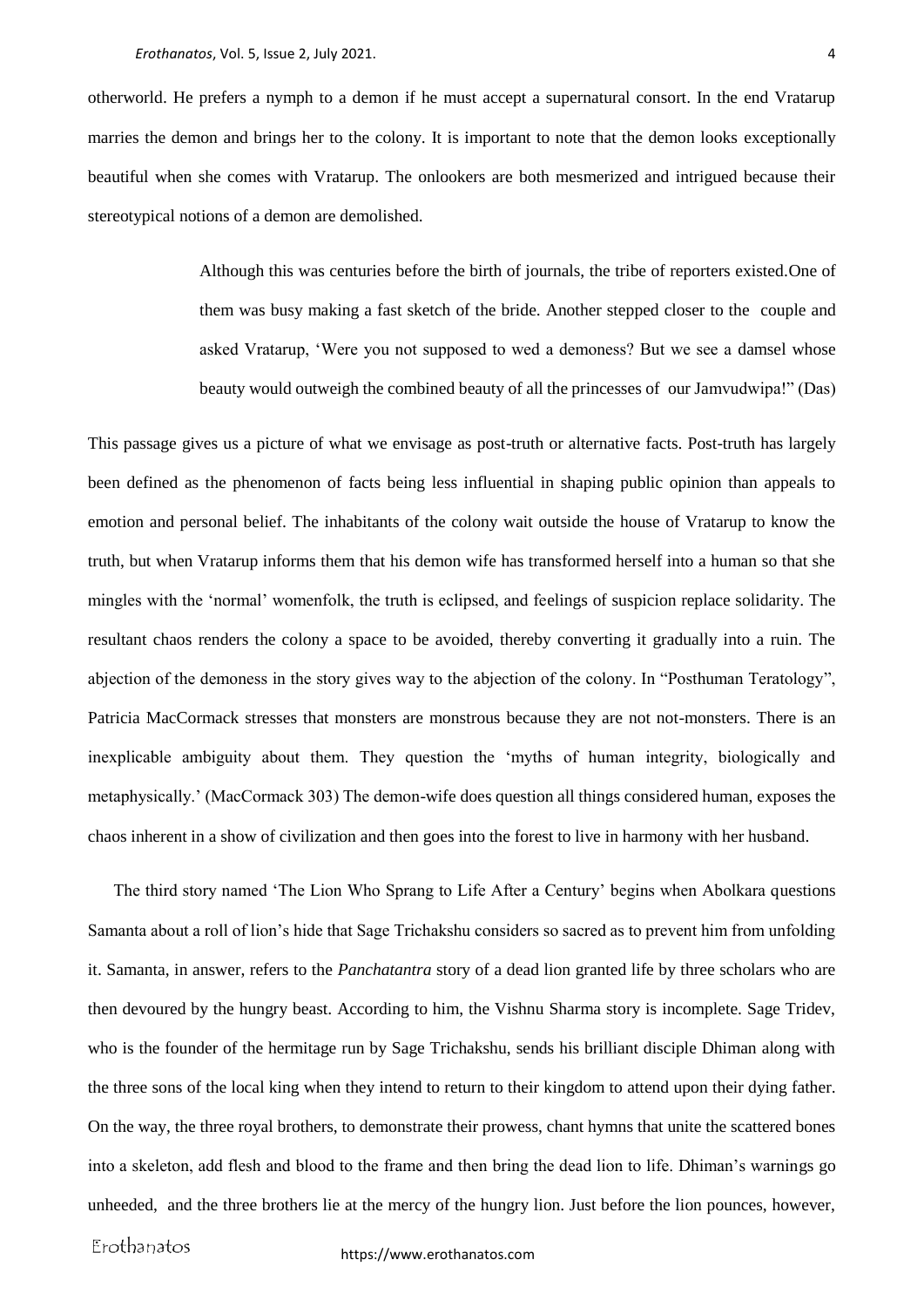Dhiman, who had climbed on to a tree to save his life, informs the lion that the three brothers have given him life. At this point, the folklorist negates the argument that the lack of language makes an animal different from and less than humans. He gives the lion the power of speech and we understand his predicament. The lion is thankful to Dhiman for preventing him from committing the sin of killing those who granted him life, but he is also troubled because he cannot handle his ravenous hunger. One must eat after one is born. Here we move towards two branches of scholarly study that Humanities engages with: Animal Studies and Death Studies. George Bataille distinguishes between humans and animals in terms of their awareness of death. Humans understand and philosophize death, whereas animals can be merely afraid of death. Hence, the obsession of humans with various rituals associated with corpses. Animals die without rituals. In the context of the story, the brothers do not respect the dignity of the remains of the dead lion. They need no one's permission to conduct an experiment with the scattered bones. The lion is not allowed to be part of the natural cycle of birth and death. And after he comes back to life, he must die again because murdering his life-givers would be a sin and eating Dhiman, who has given him knowledge, would be sacrilege. As Animal Studies highlights, human suffering is always privileged over animal suffering. (Nayar 268) But the story respects the sacrifice of the lion who offers his hide to Dhiman as 'Gurudakshina.' Dhiman, however, considers the lion his fellow seeker and hence, hands over the hide to his guru, sage Tridev, who preserves it as a precious symbol of benevolence and realization. The relic busts the constructed inferiority of animals and establishes that oftentimes they are more humane than human beings.

 The fourth story titled 'Jewels from the Sky' begins with a nightmare that Abolkara has. Here we find mention of two artefacts that haunt a sleeping Abolkara: a dagger and some jewels. Samanta, on being questioned, begins narrating another Jataka tale. The Bodhisattva is the disciple of a Brahmin guru who comes in possession of the art to make jewels fall from the sky. The art, to be fruitful, requires a specific time ( that comes once in hundred years) for the rites to be performed. The guru is eager to try his new skill as the propitious time advances. The Bodhisattva warns his guru regarding the futility of such a skill for mendicants, but to no avail. Circumstances contrive the capture of the guru and the Bodhisattva before he can perform the rite. While the Bodhisattva is set free so that he gathers the ransom money, the guru is taunted by the bandits. Despite being warned not to show his skill before the thugs, the guru does so, the jewels fall, and the bandits celebrate. The din draws a band of fiercer bandits and, when it becomes clear that the guru cannot repeat his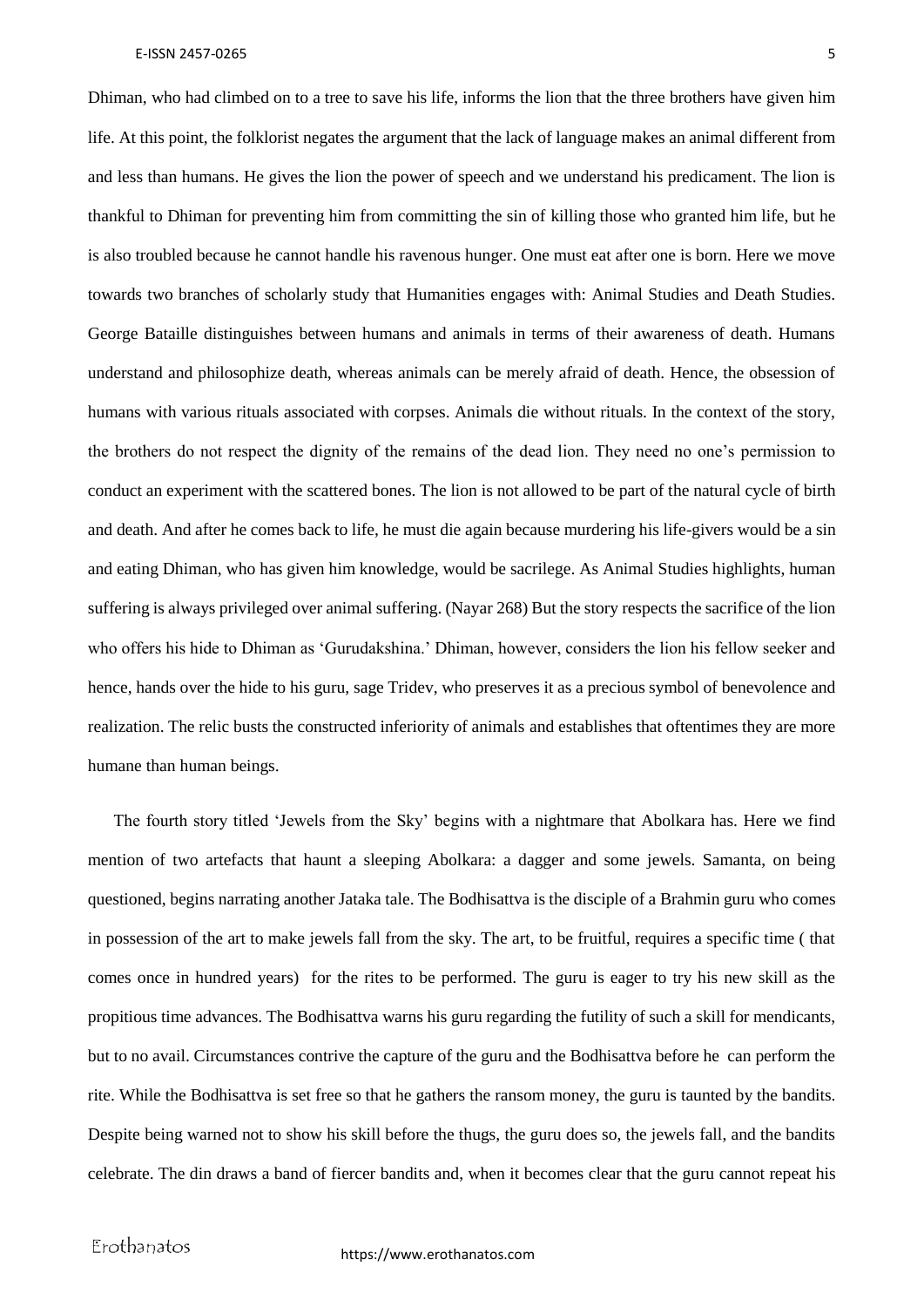feat immediately, an array of deaths follows in consequence of lust for the jewels. When the Bodhisattva returns, he finds the dead body of his guru and of all the members of the two bandit factions. He performs the last rites of his teacher and informs the king about the jewels, who then uses it for the benefit of his citizens. Thus far the Jataka tale goes. However, there is more to the story. The king never uses it for the benefit of the masses. He is overcome with lust too and intends to kill the Bodhisattva so that nobody else knows about the jewels. When his attempt is foiled with the Bodhisattva waking up, the king confesses:

> O great soul, I really don't know! I was possessed by a strange conviction-that it would be simply impracticable, even unreasonable, to claim the treasure without killing you! I had never known a more crazy sensation than this. (Das)

This hints towards what we call affect. In the words of Sara Ahmed, " Affect is what sticks, or what sustains or preserves the connection between ideas, values, and objects." (Ahmed) The jewels pass on from one generation to the next, and they have an insidious effect on every possessor. According to Samanta, they are still hidden in the cave. Abolkara, too, comes under a lusty trance and is saved by his master. The reader of this story cannot help wondering whether (s)he has chanced upon the rogue jewels. One never knows!

 The final story of the Abolkara series is titled 'The Last Night.' It is an extension of the Panchatantra story of the old man with a young wife, as Samanta conveys. Mahapatra, an old man in his eighties marries (for the eighth time) a young girl of sixteen. There is no affection for the old man in the heart of his young bride. One night, when a bandit breaks into their home, the unexpected happens. Instead of robbing them, the bandit pities the young woman and advises her to try to love the old man, for the fate cannot be altered. This sparks a realization in the minds of both husband and wife. While the wife lets go of her carnal needs and begins caring for the old man in the spirit of maternal affection, the husband visits a hermit requesting him for the boon of youthful vigour so that he may please his wife. The hermit advises him not to interfere with nature, but the old man is adamant. What the hermit then proposes is an instance of EcoGothic (Smith and Hughes) :

> Well, I can only direct you to mustering some youthful vitality for a short period. There is a small waterfall in a hidden Himalayan valley. Should you bathe in it three times a day and then lick some germinal worms lurking in the swampy crevices of the rocks, you can develop the prowess you're hankering after. That the prowess, when related to this feeble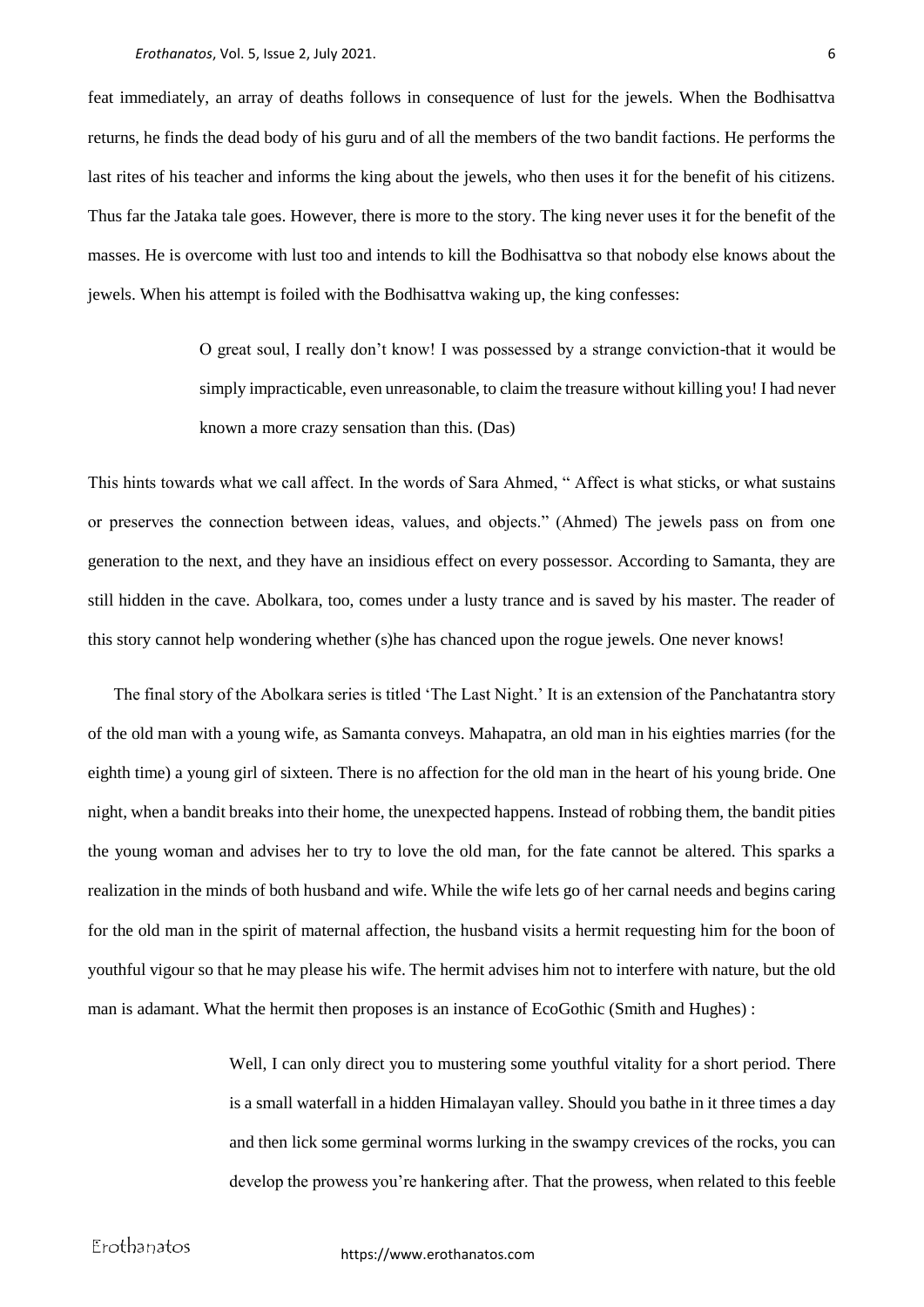and decadent body of yours, is bound to appear ridiculously disharmonious, is a different matter. (Das)

The wife, when she comes to know of this strange and nauseating project undertaken by her husband, is shattered. The hermit tells her that her husband would be alive for a year more. The old man returns a day before his foretold death. His tryst with the uncanny has rendered his appearance unnatural. He has a 'feverish smirk', as described by Samanta. The wife is determined not to let her husband give vent to his unnatural passion, with the intention of saving him from degradation in the next birth. After cooking a meal for him, she retires to the shrine in her house and meditates till she breathes her last. The husband, as foretold, dies at dawn, purged of his sexual perversity. Samanta elaborates that this step taken by the lady has cast a noble aura around the village of Ahladpur, and this aura exists in the collective memory of the villagers. This explains Abolkara's question about why a pair of dog and cat, who behave like enemies outside the village, become friends when they enter it.

 The five narratives remain true to the spirit of a fairytale which Chesterton puts forth in his essay 'Fairy Tales.' Had Tanmoy remained committed to askesis, he would not have had to suffer the way he did. Had the Bodhisattva and his father given the demoness her due, she would have lived a happy life, like her daughter did. Had the three royal brothers listened to Dhiman, the lion's dignity in death would not have been violated. Had the Brahmin pundit listened to the Bodhisattva, he would not have unleashed the malicious jewels on mankind. Had the old man listened to the hermit, he could have lived on with his young wife, sharing a platonic relationship with her. The key, then, lies in reading folklore with an uncritical mind. Only when we do not question the uncanny, the fantasy and the supernatural that make up the world of folklore, shall we chance upon the thread that promises harmony. And then we shall decipher the different strands that make up the single thread, the strands being the different aspects of theory that provide lenses for the seeker who wishes to read between the lines.

#### **References**

Ahmed, Sara. "Happy Objects." *The Affect Theory Reader*, Kindle ed., edited by Melissa Gregg and Gregory J. Seigworth, Duke University Press, 2010.

Erothanatos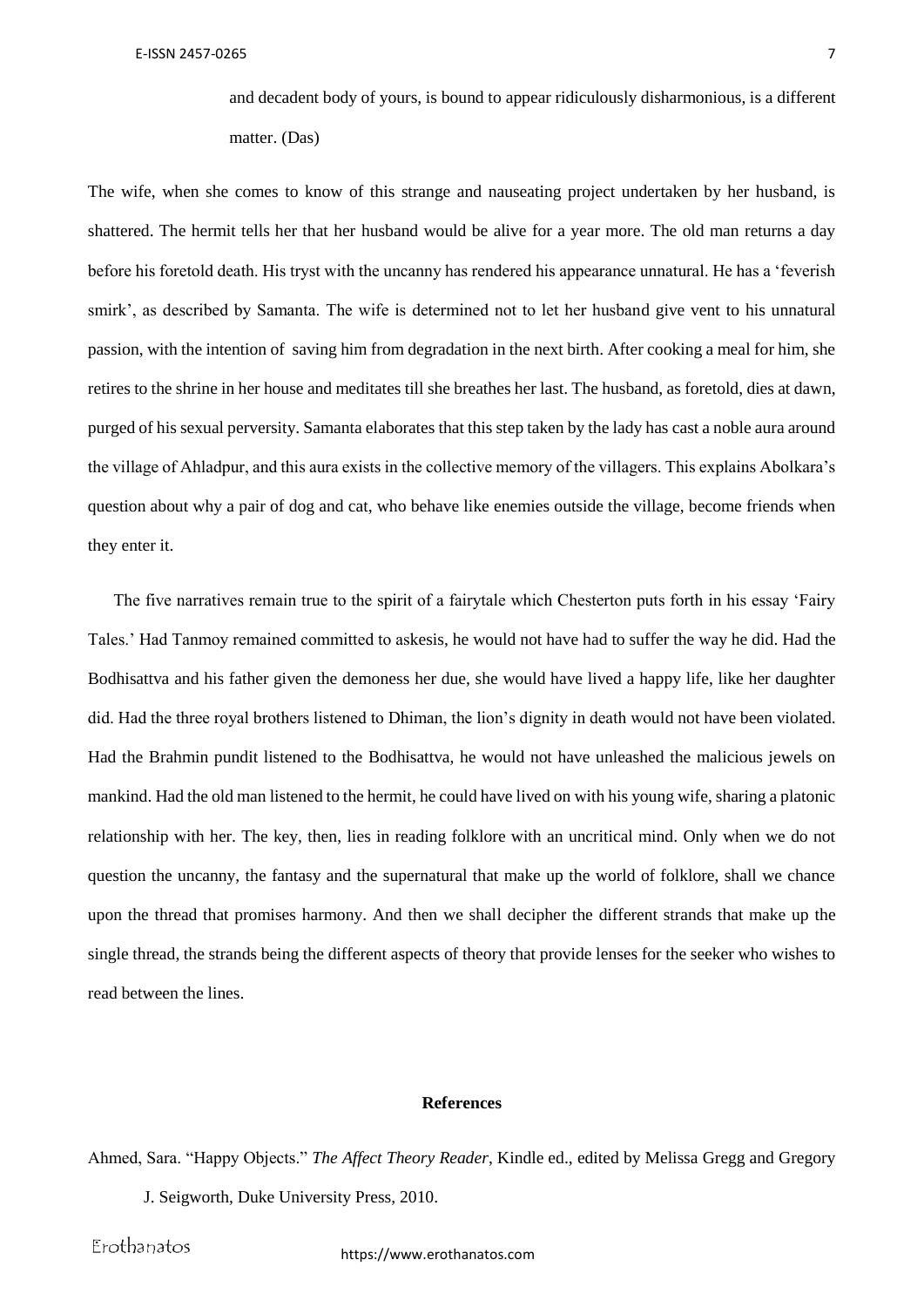- Das, Manoj. *The Lady Who Died One and a Half Times and Other Fantasies*, Kindle ed., Ocean Books Pvt. Ltd., 2015.
- MacCormack, Patricia. "Posthuman Teratology." *The Ashgate Research Companion to Monsters and the Monstrous*, edited by Asa Samson Mittman and Peter J. Dendle, Routledge, 2016, pp. 293-309

Nayar, Pramod K. *From Text to Theory: A Handbook of Literary and Cultural Theory*. Viva Books, 2017.

Smith, Andrew and William Hughes. "Introduction: defining the ecoGothic." *Ecogothic*, Kindle ed., edited by Andrew Smith and William Hughes, Manchester University Press, 2013.

### **Bibliography**

- Ahmed, Sara. "Happy Objects." *The Affect Theory Reader*, Kindle ed., edited by Melissa Gregg and Gregory J. Seigworth, Duke University Press, 2010.
- Chesterton, G.K., et al. *The Study of Imagination: Essays on Fairy Tales, Folk-Lore and Mythology*, Kindle ed., Read & Co. Great Essays, 2020.
- Das, Manoj. *The Lady Who Died One and a Half Times and Other Fantasies*, Kindle ed., Ocean Books Pvt. Ltd., 2015.
- MacCormack, Patricia. "Posthuman Teratology." *The Ashgate Research Companion to Monsters and the Monstrous*, edited by Asa Samson Mittman and Peter J. Dendle, Routledge, 2016, pp. 293-309
- Nayar, Pramod K. *From Text to Theory: A Handbook of Literary and Cultural Theory*. Viva Books, 2017.
- Smith, Andrew and William Hughes. "Introduction: defining the ecoGothic." *Ecogothic*, Kindle ed., edited by Andrew Smith and William Hughes, Manchester University Press, 2013.